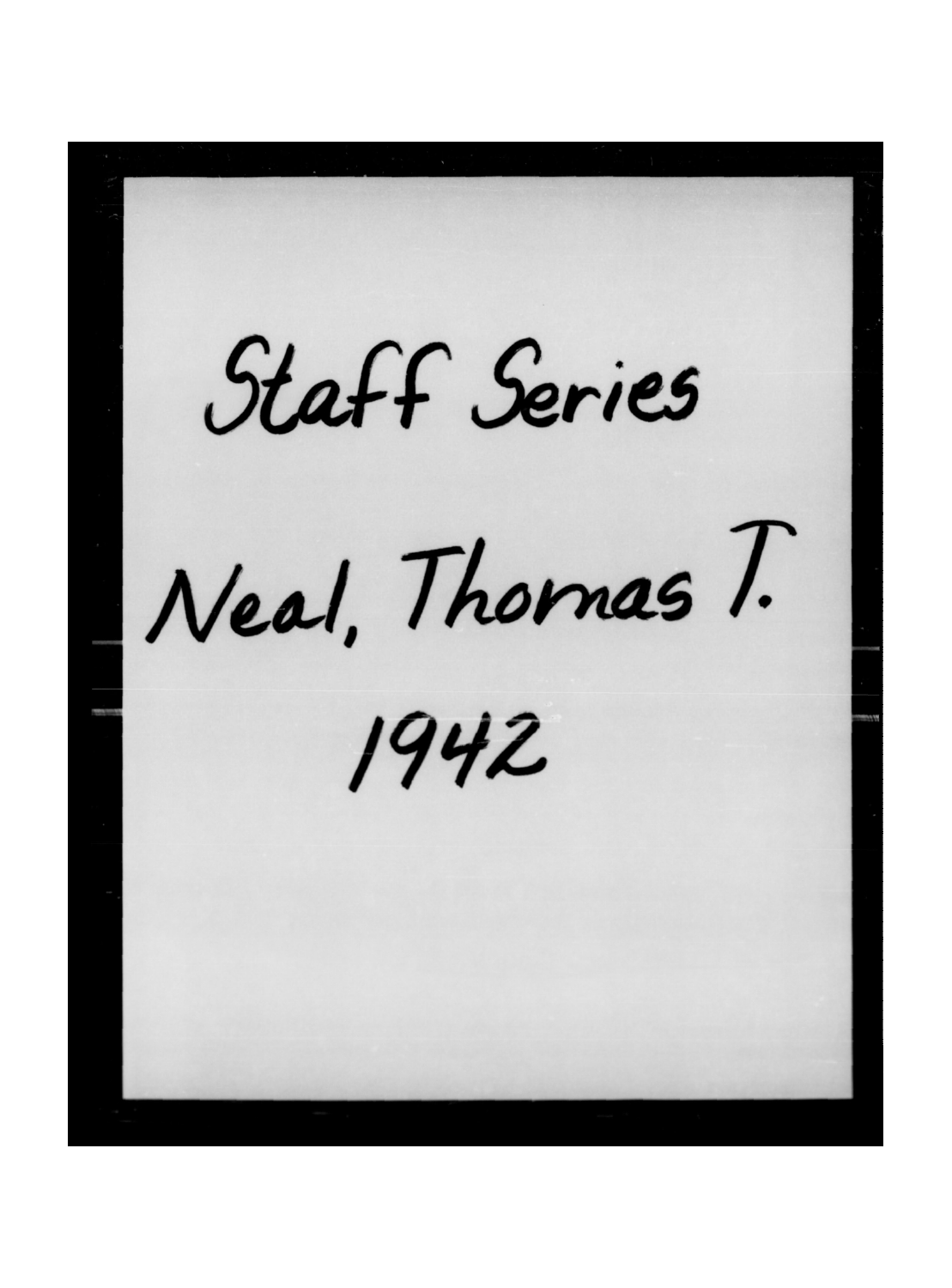**NOT E** 

**Leaving Dallas Sunday p.m., August 23rd, for meeting with all Texas Local Unions in Texas and Louisiana having Jurisdiction 6ver Red Arrow Freight Line Drivers. We will meet with the Management Monday and possibly Tuesday. This is the company sponsoring the Company Union here in Texas.** 

 $T\widetilde{T}$ 

 $[1942, aute 449.23]$ 

ľ

**Stopping Hotel Sam Houston, Houston, Texas.**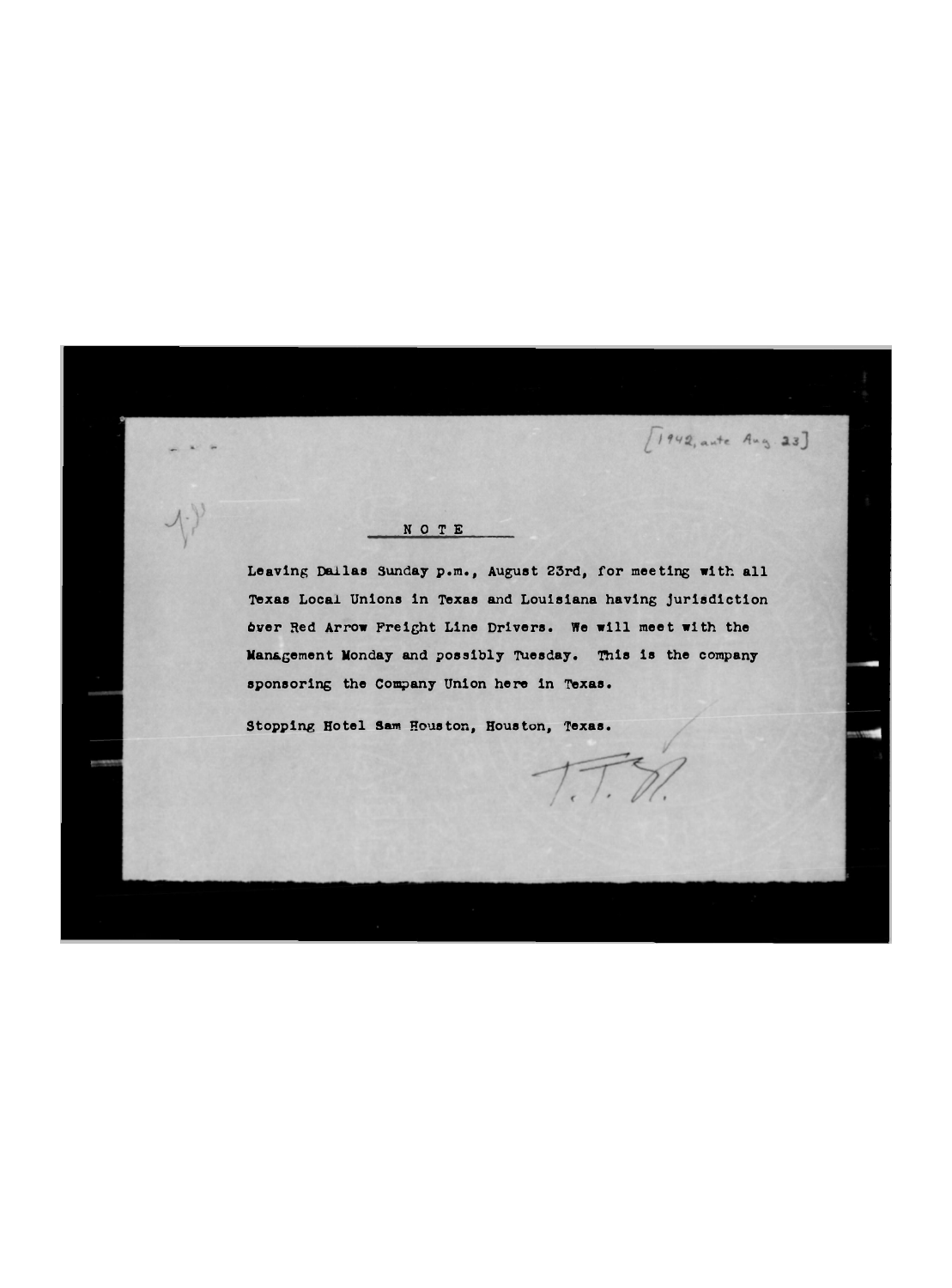

**Mr. Thomas E. Flynn, Acting President I. B. of T.,C.,W. & H. of America 222 East Michigan Street Indianapolis, Indiana** 

**Dear Sir and Brother:** 

**Reporting to you with reference to conference attended by Brother Derden of Fort Worth, Brother Rogers of Dallas, Brother Pendergast of Houston, Brother Alexander of San Antonio, Brother Frank Prohl and myself with reference to the meeting with the management of the Red Arrow Freight Lines and their legal representative pertaining to the company union of the above mentioned truck company.** 

**The management of the Company claims that they have a contract which does not expire until June, 1943 and they believe that they are bound by this contract and the company union until the expiration of the agreement.** 

**We did not discuss the present Southwest Over-the-Road Motor Freight Agreement with the company due to the fact that we were not sure whether or not the Labor Board would allow an election if we requested the company be placed under our standard agreement.** 

**It is very evident that the Independent Union is company dominated and we are so advising the Labor Board at Fort Worth, Texas through our legal advisor of Houston, Texas. Mr. Conba, the attorney for the Teamsters movement in Houston,advised ua that it would be a long, drawn-out affair if the company union and the management of the Red Arrow Freight Lines did not agree to a consent election. He also advised ua that he believed that it would be necessary for ua to file chargea through the Labor Board and definitely prove that the union waa company dominated, which haa been proven some two or three years previous in other court caaea in the State of Texas**